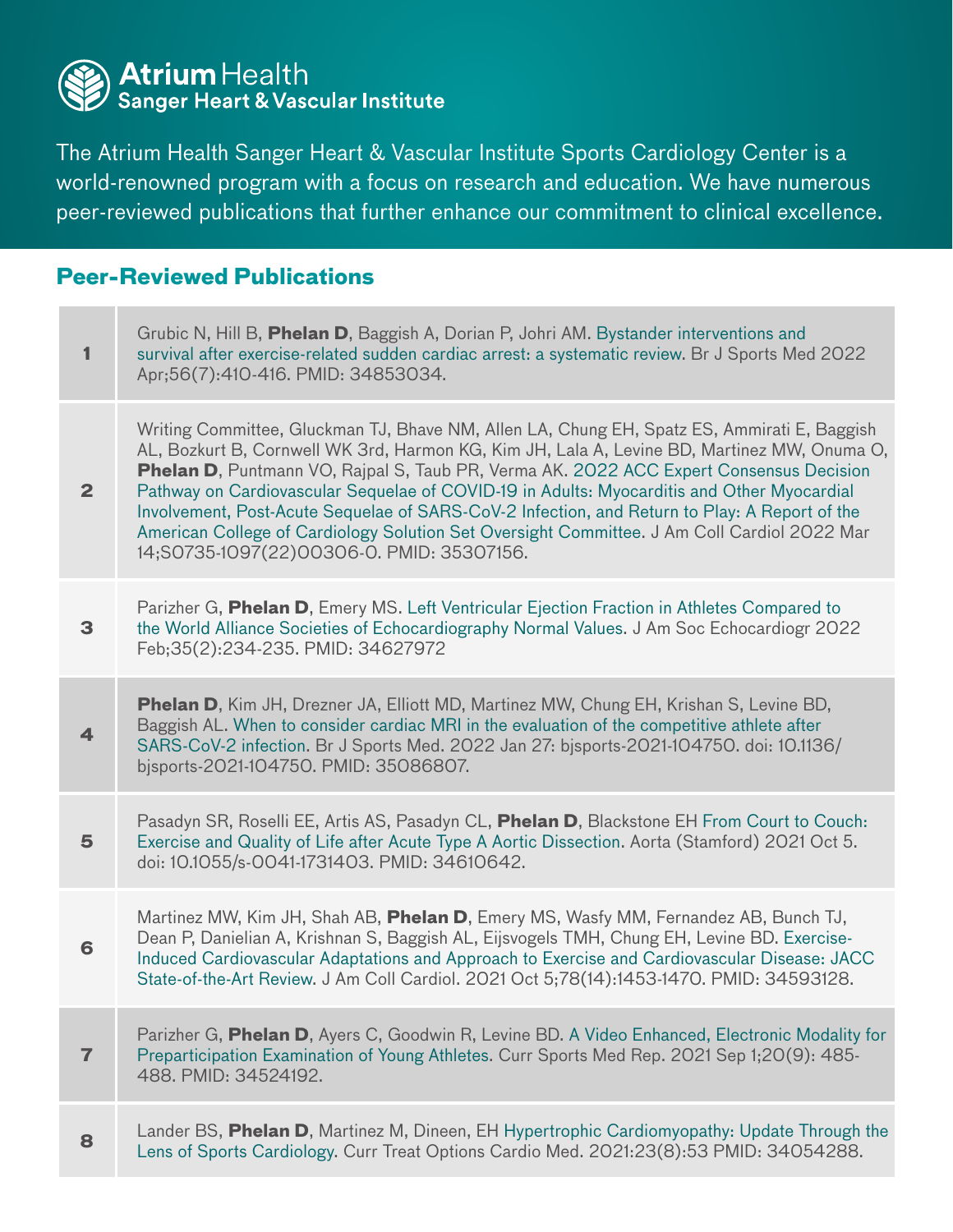| $\boldsymbol{9}$ | <b>Phelan D</b> , Farokhani, A, Retallick R, Day C. "Shared-Decision-Making" in Athletes with known<br>cardiac disease: Interpretation and Implementation in the Real World. Clin J Sport Med. 2021 Apr 7<br>PMID: 34009801.                                                                                                                                                               |
|------------------|--------------------------------------------------------------------------------------------------------------------------------------------------------------------------------------------------------------------------------------------------------------------------------------------------------------------------------------------------------------------------------------------|
| <b>10</b>        | Hammond BH, Aziz PF, Phelan D. Importance of Shared Decision Making for Return-to-Play after<br>COVID-19. Circulation. 2021 Mar 16. PMID: 33724865.                                                                                                                                                                                                                                        |
| 11               | Martinez MW, Tucker AM, Bloom OJ, Green G, DiFiori JP, Solomon G, Phelan D, Kim JH,<br>Meeuwisse W, Sills AK, Rowe D, Bogoch II, Smith PT, Baggish AL, Putukian M, Engel DJ.<br>Prevalence of Inflammatory Heart Disease Among Professional Athletes With Prior COVID-19<br>Infection Who Received Systematic Return-to-Play Cardiac Screening. JAMA Cardio 2021 Mar 4.<br>PMID: 33662103. |
| 12               | Seshadri DR, Thom ML, Harlow ER, Gabbett TJ, Geletka BJ, Hsu JJ, Drummond CK, Phelan D,<br>Voos JE Wearable Technology and Analytics as a Complementary Toolkit to Optimize Workload and<br>to Reduce Injury Burden. Front Sports Act Living 2021 Jan 21;2:630576 PMID: 33554111.                                                                                                          |
| 13               | <b>Phelan D</b> , Kim JH, Elliott MD, Wasfy MM, Paul Cremer, Johri, AJ, Emery M, Sengupta PS,<br>Sharma S, Martinez MW, La Gerche A. Screening for Potential Cardiac Involvement in Competitive<br>Athletes Recovering from COVID-19: An Expert Consensus Statement. JACC Cardiovasc Imaging<br>2020 Dec;13 (12):2635-2652 PMID: 33303102.                                                 |
| 14               | Symanski JD, Phelan D. A 21-year-old college football player with an abnormal ECG.<br>http://www.acc.org. Nov 05, 2020.                                                                                                                                                                                                                                                                    |
| 15               | Phelan D, Kim JH, Chung E. Return-to-Play Guidelines for Athletes After COVID-19 Infection-<br>Reply. JAMA Cardiol. 2020 Nov 4. PMID 33146679.                                                                                                                                                                                                                                             |
| 16               | Kim JH, Levine BD, Phelan D, Emery MS, Martinez MW, Chung EH, Thompson PD, Baggish AL.<br>Coronavirus Disease 2019 and the Athletic Heart: Emerging Perspectives on Pathology, Risks,<br>and Return to Play. JAMA Cardiol. 2020 Oct 26. doi: 10.1001/jamacardio.2020.5890 PMID<br>33104154.                                                                                                |
| 17               | Grubic N, Puskas J, Phelan D, Founier A, Martin LJ, Johri AM. Shock to the Heart: Psychological<br>Implications and Applications of of Sudden Cardiac Death in the Young. Curr Cardiol Rep 2020<br>Oct 10;22(12)168 PMID: 33040200.                                                                                                                                                        |
| 18               | Mandsager K, Phelan D, Diab M, Baranowski B, Saliba W, Tarakji K, Jaber WA, Kajn M, Lindsay<br>BD, Wazni O, Hussein AA. Outcomes of Pulmonary Vein Isolation in Athletes. JACC: Clinical EP<br>August 12, 2020, 1176.                                                                                                                                                                      |
| 19               | Kim JH, Phelan D. Poll: Return to Play in the Competitive Athlete Post COVID-19 Infection.<br>http://www.acc.org. Sep 02, 2020.                                                                                                                                                                                                                                                            |

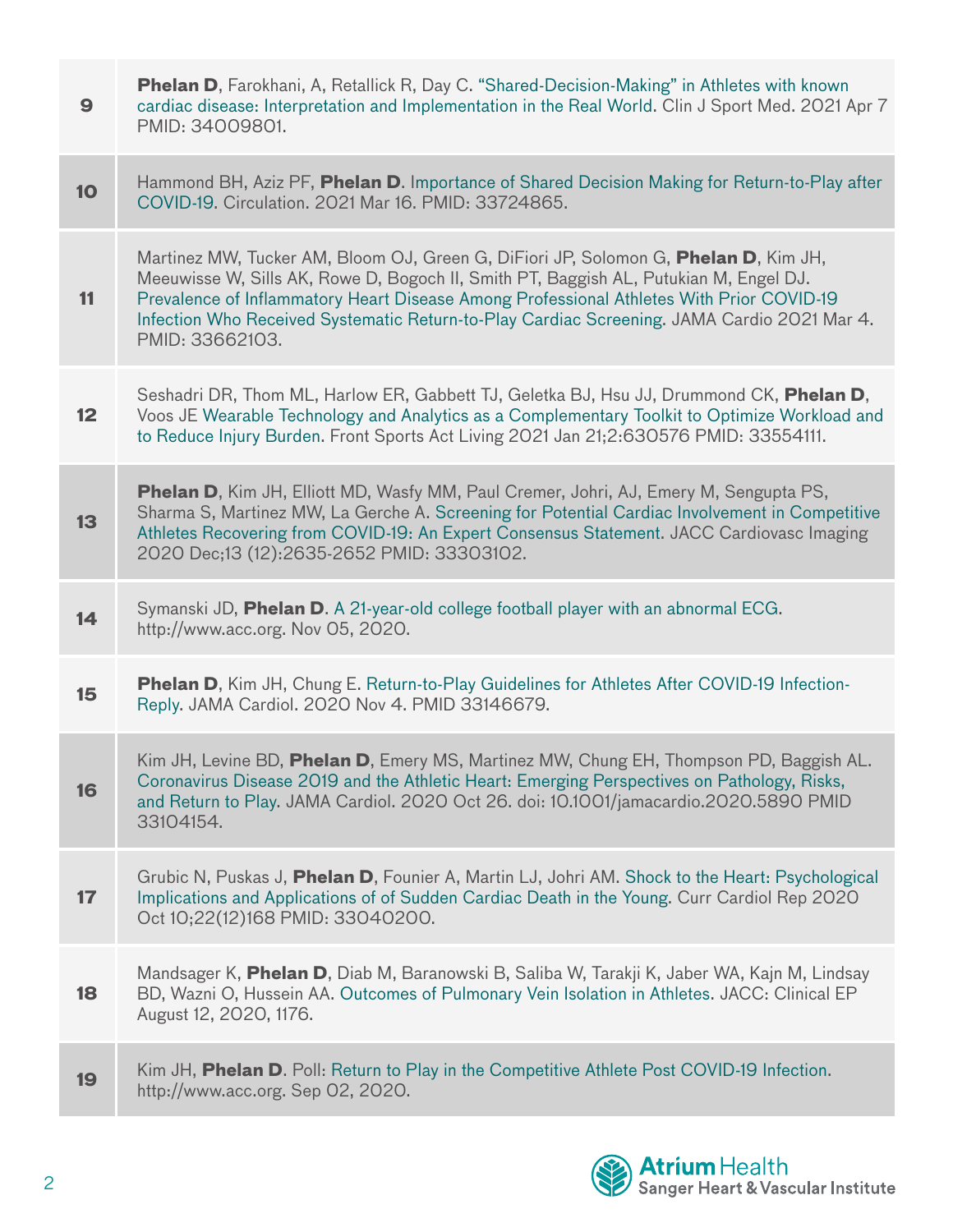| 20 | Hsu JJ, Phelan D. Exercise in Aortopathy: How Should We Counsel Our Patients?<br>http://www.acc.org. Aug 07, 2020.                                                                                                                                                                                                                                                                                                                                                                                                          |
|----|-----------------------------------------------------------------------------------------------------------------------------------------------------------------------------------------------------------------------------------------------------------------------------------------------------------------------------------------------------------------------------------------------------------------------------------------------------------------------------------------------------------------------------|
| 21 | Etiwy M, Akras Z, Gillinov L, Alashi A, Wang R, Blackburn G, Gillinov SM, Phelan D, Gillinov AM,<br>Houghtaling PL, Javadikasgari H, Desai MY. Erratum to accuracy of wearable heart rate monitors in<br>cardiac rehabilitation. Cardiovasc Diagn Ther. 2020 Jun;10(3):644-645. PMID: 32695646.                                                                                                                                                                                                                             |
| 22 | Emery MS, Phelan D, Martinez M. Exercise and Athletics in the COVID-19 Pandemic Era.<br>http://www.acc.org. May 14, 2020.                                                                                                                                                                                                                                                                                                                                                                                                   |
| 23 | <b>Phelan D</b> , Kim JH, Chung EH. A Game Plan for the Resumption of Sport and Exercise After<br>Coronavirus Disease 2019 (COVID-19) Infection. JAMA Cardiol. 2020 May 13. JAMA Cardiol.<br>2020. PMID: 32402054.                                                                                                                                                                                                                                                                                                          |
| 24 | Baggish AL, Battle RW, Beaver TA, Border WL, Douglas PS, Kramer CM, Martinez MW,<br>Mercandetti JH, Phelan D, Singh TK, Weiner RB, Williamson E. Recommendations on the Use<br>of Multimodality Cardiovascular Imaging in Young Adult Competitive Athletes: A Report from<br>the American Society of Echocardiography in Collaboration with the Society of Cardiovascular<br>Computed Tomography and the Society for Cardiovascular Magnetic Resonance. J Am Soc<br>Echocardiogr. 2020 May; 33(5): 523-549. PMID: 32362332. |
| 25 | Pasadyn SR, Roselli EE, Artis AS, Pasadyn CL, Phelan D, Hurley K, Desai MY, Blackstone EH.<br>From Tear to Fear: Posttraumatic Stress Disorder in Patients With Acute Type A Aortic Dissection.<br>J Am Heart Assoc. 2020 May 5;9(9).J Am Heart Assoc. 2020. PMID: 32340520.                                                                                                                                                                                                                                                |
| 26 | Linder SM, Davidson S, Rosenfeldt A, Penko A, Lee J, Koop MM, Phelan D, Alberts JL. Predictors<br>of improved aerobic capacity in individuals with chronic stoke participating in cycling interventions.<br>Arch Phys Med Rehabil 2019 Nov 25. PMID 3177865.                                                                                                                                                                                                                                                                |
| 27 | Pasadyn SR, Soudan M, Gillinov M, Houghtaling P, Phelan D, Gillinov N, Bittel B, Desai MY.<br>Accuracy of commercially available heart rate monitors in athletes: a prospective study. Cardiovasc<br>Diagn Ther. 2019 Aug; 9(4): 379-385 PMID: 31555543.                                                                                                                                                                                                                                                                    |
| 28 | Aagaard P, Sharma S, McNamara DA, Joshi P, Ayers CR, deLemos JA, Lincoln AE, Baranowski B,<br>Mandsager K, Hill E, Castle L, Gentry J 3rd, Lang R, Dunn RE, Alexander K, Tucker AM, Phelan D.<br>Arrhythmias and Adaptations of the cardiac conduction system in former National Football League<br>Players. J Am Heart Assoc. 2019 Aug 6; (15). PMID 31337251.                                                                                                                                                             |
| 29 | Shah NP, Verma BR, Ala CK, Khayata M, Phelan D, Imazio M, Klein A. Exercise is good for the<br>heart but bad for the inflamed pericardium. JACC Cardiovasc Imaging 2019 Sep;12(9):1880-1881.<br>PMID 3087417.                                                                                                                                                                                                                                                                                                               |

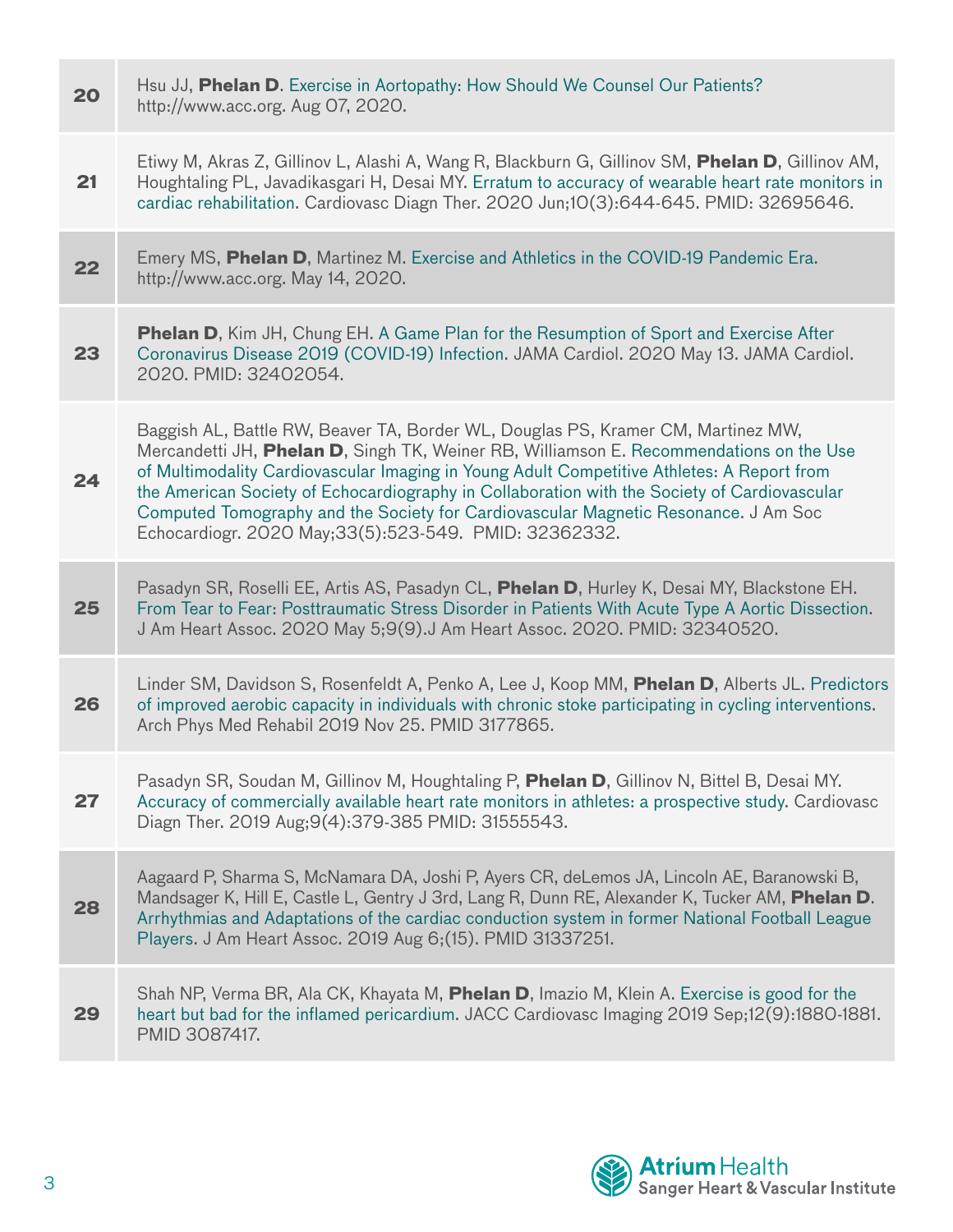| 30 | Mandsager K, Harb S, Cremer P, Phelan D, Nissen SE, Jaber WA. Association of<br>cardiorespiratory fitness with long-term mortality amoung adults undergoing exercise treadmill<br>testing. JAMA Netw Open. 2018 Oct 5;1 PMID 30848252.                                                                      |
|----|-------------------------------------------------------------------------------------------------------------------------------------------------------------------------------------------------------------------------------------------------------------------------------------------------------------|
| 31 | Sharalaya Z, Phelan D. Cardiac Risk of Extreme Exercise. Sports Med and Arthros Rev. 2019<br>Mar; 27(1) PMID: 3080197.                                                                                                                                                                                      |
| 32 | Hill E, Mohadjer A, Aagaard P, Bhargava M, Baranowski B, Phelan D. Wolff-Parkinson-White Pattern<br>on the Pre-Participation Electrocardiogram. European Journal of Sports Medicine August 2018.                                                                                                            |
| 33 | Donnellan E, Phelan D. Biomarkers of Cardiac Stress and Injury in Athletes: What do they mean?<br>Curr Heart Fail Rep. 2018 Apr;15(2):116-122. PMID 29520707.                                                                                                                                               |
| 34 | Shah N, Phelan D. Myocarditis in the Athlete. 2018 Jan 31. American College of Cardiology,<br>Sports and Exercise Cardiology acc.org.                                                                                                                                                                       |
| 35 | Waase MP, Mutharasan RK, Whang W, DiTullio MR, DiFiori JP, Callahan L, Mancell J, Phelan D,<br>Schwartz A, Homma S, Engel DJ. Electrocardiographic Findings in National Basketball Association<br>Athletes. JAMA Cardiol. 2017 Dec 6. PMID 29214319.                                                        |
| 36 | Gentry III JL, Carruthers D, Joshi P, Maroules C, Ayers C, De Lemos J, Aagaard P, Hachamovitch<br>R, Desai M, Roselli E, Dunn R, Alexander K, Lincoln A, Tucker A, Phelan D. Ascending Aortic<br>Dimensions in Former National Football League Athletes. Circ Cardiovasc Imaging. Nov 10. PMID<br>29122845. |
| 37 | Hedley J, Phelan D. Athletes and the Aorta: Normal Adaptations and the Diagnosis and<br>Management of Pathology. Current Treatment Option in Cardiovascular Medicine. 2017 Oct<br>9;19(11):88. PMID: 29024716.                                                                                              |
| 38 | Gillinov S, Etiwy M, Wang R, Blackburn G, <b>Phelan D</b> , Gillinov AM, Houghtaling P, Javadikasgari<br>H, Desai MY. Variable Accuracy of Wearable Heart Rate Monitors during Aerobic Exercise. Med Sci<br>Sports Exerc. 2017 Aug; 49(8): 1697-1703 PMID: 28709155.                                        |
| 39 | Mohananey D, Masri A, Desai RM, Dalal S, Phelan D, Kanj M, Wazni O, Griffin BP, Desai<br>MY. Global Incidence of Sports-Related Sudden Cardiac Death. J Am Coll Cardiol. 2017 May<br>30;69(21):2672-2673 PMID 28545643.                                                                                     |
| 40 | Shah N, <b>Phelan D</b> . Physical Activity Recommendations on Patients with Acute Pericarditis. Expert<br>Analysis. American College of Cardiology, Sports and Exercise Cardiology acc.org. This work was<br>recognized in the Top 10 Clinical Content for 2017.                                           |